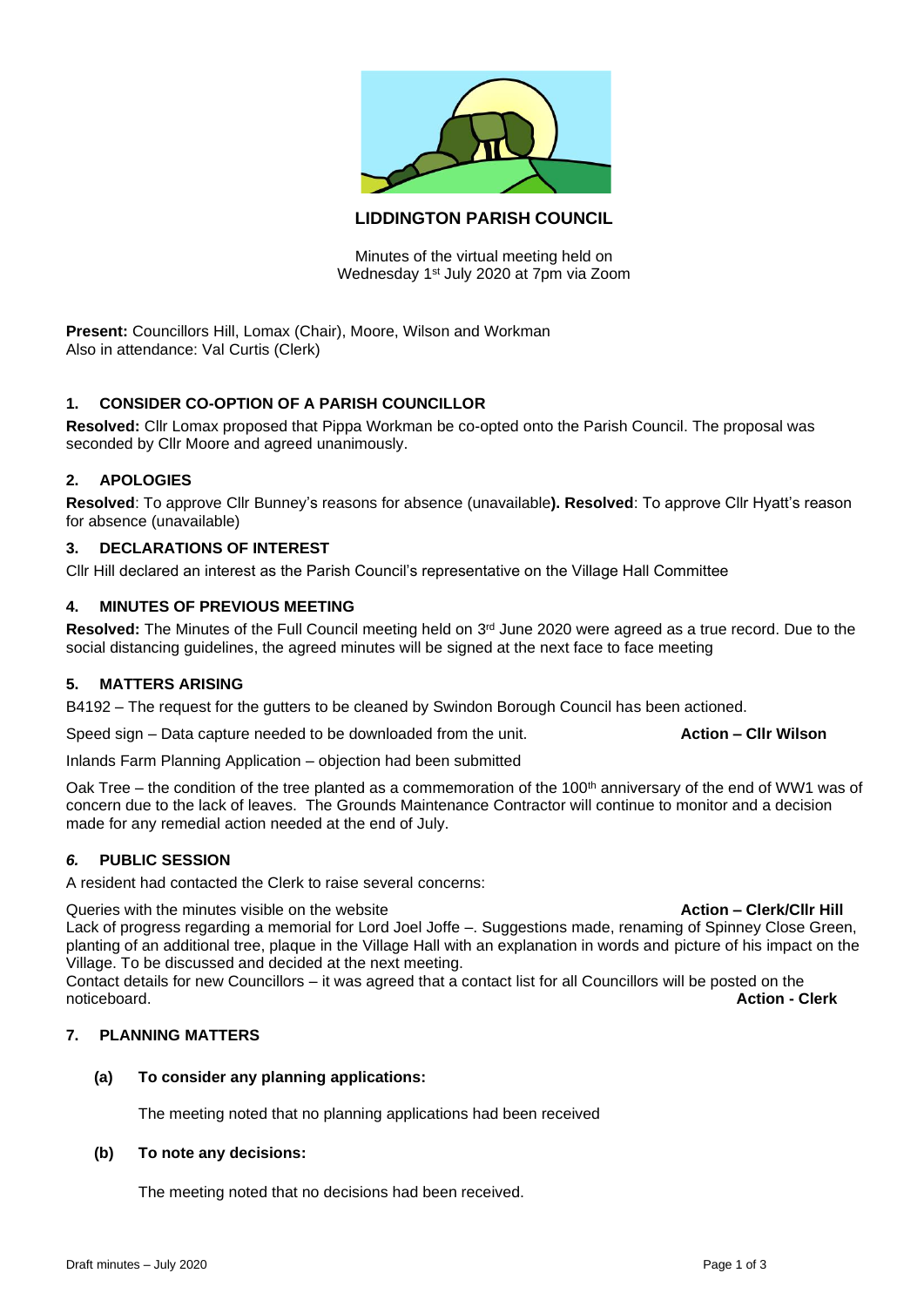# **8. WARD COUNCILLOR REPORT**

There was no Ward Councillor's report as Councillor Sumner was unable to attend

### **9. FINANCE**

- **(a) Resolved:** Cllr Wilson proposed to approve payment of the following invoices. Cllr Hill seconded the proposal and was unanimously agreed.
	- WALC Swindon Area Committee Annual subscription 2020/21 £15.00
	- Chairs Allowance £75.00
	- Clerks remuneration £605.88
	- Clerks administration £43.75
	- Members Expenses Land Registry fees £59.90
- (b) **Resolved:** Cllr Moore proposed payment of the Standing Orders, recurring payments and ratification of payment made between meetings. Cllr Lomax seconded the proposal and was unanimously agreed.
	- Adams & Watt Annual grass cutting contract July instalment £518.57
	- Adams & Watt Annual grass cutting contract August instalment £518.57
- **(c) To approve payment of the following recurring payment**
	- Unlimited webhosting (18/07/2020 17/08/2020) £4.19
	- Unlimited webhosting (18/08/2020 17/09/2020) £4.19
- (d) **To ratify payments made between meetings**
	- Zoom Standard pro monthly (June) £14.39
- (e) **To receive the monthly accounts reconciliation –** the meeting agreed that the accounts were in good order
- **(f) To receive Q1 Budget Monitoring Resolved** – the budget was as expected

#### **10. VILLAGE MATTERS**

(a) 'Share your surplus' event – Cllrs Hill and Hyatt to work with resident. Provisional date suggested of  $6<sup>th</sup>$ September 2020. Cllr Hill to contact the resident to progress. Item to be included in the Lyden Magazine.

```
Action - Cllrs Hill/Hyatt/Clerk
```
(b) Letter to Badbury park residents – Cllr Lomax and the Clerk to amend the letter originally written before the lockdown for distribution. References to the election to be removed. Provision of allotments in the Village to be added. **Action – Cllr Lomax/Clerk**

### **11. COUNCILLORS' REPORTS**

Councillors who have attended meetings on behalf of the Parish Council or who are responsible for local schemes, amenities and projects will have the opportunity to provide an update on progress made.

Allotments – Cllr Moore tabled a written report, which will be attached to the minutes, and gave a verbal update as to the current position. Subject to approval of the Parish Council the Heads of Terms can be finished and agreed and a Solicitor instructed to act on the Councils behalf.

**Resolved:** Cllr Lomax proposed that Councillor Moore to continue with the negotiations. Cllr Hill seconded the proposal, which was agreed by the majority, with one abstention. **Action – Cllr Moore** Cllr Hill will be arranging a meeting with residents interested in take a plot. An up to date plan had been provided of the area, which will be cleared, measured and standard plot sizes pegged out. **Action – Cllr Hill**

Defibrillator – Cllr Bunney had spoken to the resident to confirm his agreement as connecting the power cable may require the lifting and replacing of some paving slabs. Cllr Wilson suggested the use of standard armoured mains cable would be more straightforward option. **Action – Cllr Bunney**

Swindon Area Committee – Cllr Wilson tabled a written report that will be attached to the final minutes

Playing Field – Cllr Bunney confirmed via email that he had carried out the fortnightly safety inspection on 12<sup>th</sup> & 27<sup>th</sup> June. The equipment is in general good order. However, due to the hot weather some of the beams on the new equipment have shrunk, which has made them loose. It is not excessive or a problem, however the bolts will need to be tightened at some point in the future. The bench on the far side has now been refurbished and is ready for use. The tables and some of the equipment will require rustproofing and painting over the summer.

Covid-19 – Play areas are permitted to open from  $4<sup>th</sup>$  July. Signage to be displayed, encouraging social distancing guidelines, personal responsibility for good hand hygiene and regular use of hand sanitiser, **Action - Clerk**

Town Deal Board – Cllr Wilson tabled a written report. All project proposals have been received and will be reviewed on 24<sup>th</sup> July ready for the final submission to be made on 31<sup>st</sup> July.

Community Speedwatch – Mrs Spillane had forwarded a communication from CSW HQ advising that sessions could be re-started. As the Parish Council had purchased a speed sign that could capture data approved by the Police, was there still a need for the continuation of the CSW sessions? The decision as to whether the data would be used